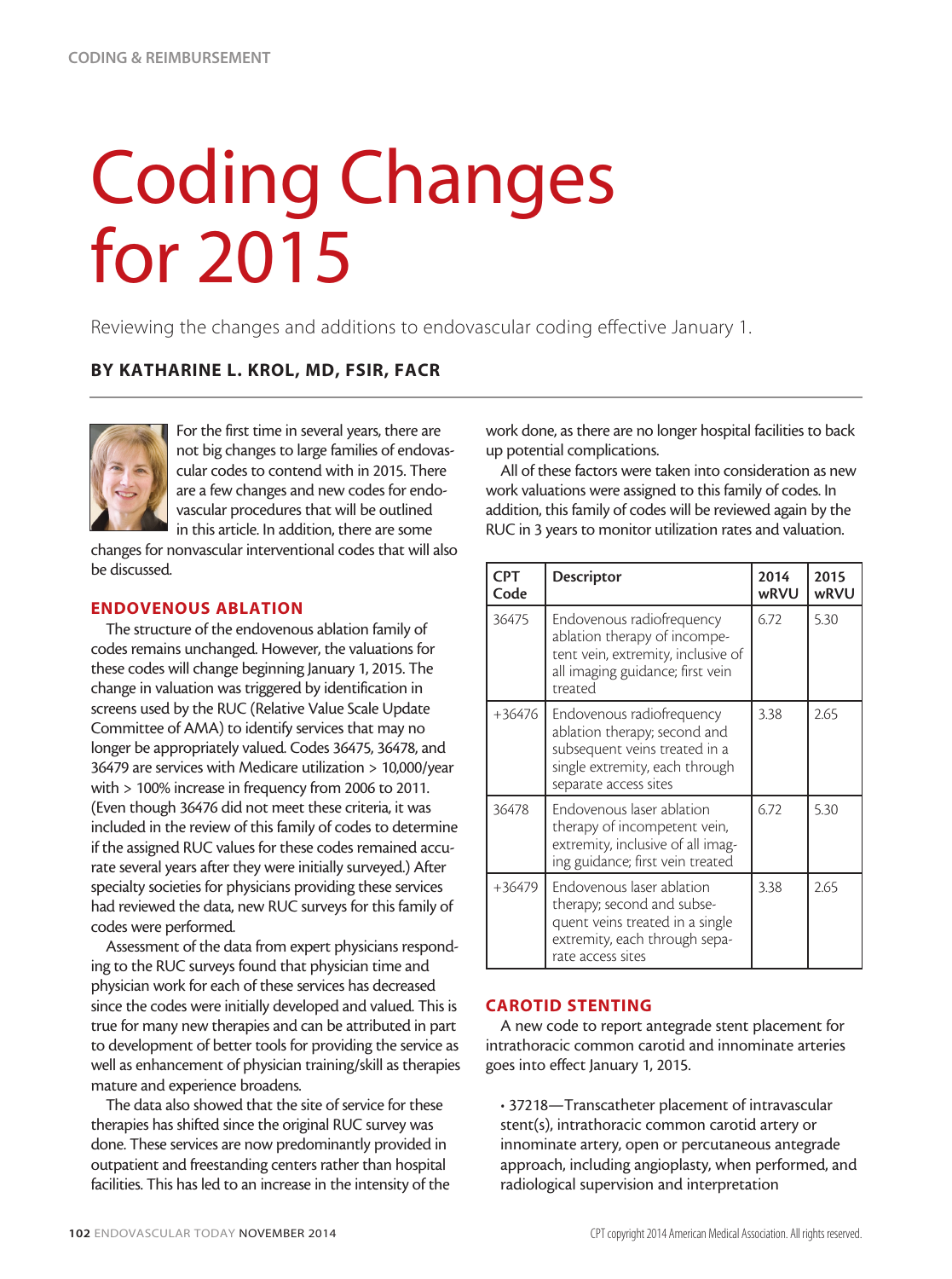This code will be used to report stenting of these arteries from a femoral approach, including both percutaneous and open femoral artery access. It includes the use of distal embolic protection, when performed; selective catheterization of the vessel(s) treated; all balloon angioplasty performed before, during, or after stent deployment; closure of arteriotomy; and moderate sedation. Diagnostic angiography of the vessel(s) treated, fluoroscopic guidance and all angiography and contrast injections performed to guide the stent placement and to confirm completion of the intervention are included in the work of 37218.

This code is analogous to code 37217 (which was introduced in 2014), the CPT code used to report retrograde stenting of the intrathoracic common carotid and innominate arteries through an open neck incision. The key differentiator between codes 37217 and 37218 is antegrade versus retrograde approach to the lesion. Although the 37218 descriptor includes the option of an open approach, an open cervical access would necessitate a retrograde approach, and 37218 would not describe that service because 37218 specifies use of an antegrade approach.

The descriptors for existing codes 37215, 37216, and 37217 have been updated for 2015. These changes do not change the use of the codes, the work described by the codes, or the valuation of the codes. These changes were made to update the language in the descriptors to be consistent with other current endovascular codes and in particular to use consistent language across the carotid stent family of codes for improved clarity and to reduce potential confusion.

Δ 37215—Transcatheter placement of intravascular stent(s), cervical carotid artery, open or percutaneous, including angioplasty, when performed, and radiological supervision and interpretation; with distal embolic protection

Δ 37216— without distal embolic protection Δ 37217—Transcatheter placement of intravascular stent(s), intrathoracic common carotid artery or innominate artery by retrograde treatment, open ipsilateral cervical carotid artery exposure, including angioplasty, when performed, and radiological supervision and interpretation

The services now reported with 37218 were previously reported with Category III codes (0075T and 0076T). The Category III codes remain active, but the descriptors have changed to reflect the change in stenting of intrathoracic common carotid and innominate arteries to Category I codes. The Category III codes are now specific for extracranial vertebral artery stent placements. In addition, open approach was also added to the descriptors for 0075T and 0076T.

Δ 0075T—Transcatheter placement of extracranial vertebral artery stent(s), including radiologic supervision and interpretation, open or percutaneous; initial vessel +Δ 0076T— each additional vessel

#### ENDOVASCULAR THERAPIES FOR LOWER EXTREMITIES

A change to existing CPT codes in 2015 alters the use of codes 37220–37235 and 37236–37237. Codes 37220– 37235 are now specifically to be used for the treatment of lower extremity vascular occlusive disease. This change will affect endovascular therapies in lower extremities provided for nonocclusive disease entities such as aneurysms, pseudoaneurysms, and/or rupture/extravasation. Treatment of nonocclusive lower extremity arterial disease with endovascular stent placement (either covered or noncovered) in the infrainguinal arteries will be reported with arterial vascular stent codes 37236 and 37237 rather than the lower extremity revascularization family of codes 37224–37235. The descriptors for 37236 and 37237 have been modified to reflect this change, and this change is also included in the guidance language in CPT for both sets of codes.

Δ 37236—Transcatheter placement of an intravascular stent(s) (except lower extremity artery(s) for occlusive disease, cervical carotid, extracranial vertebral or intrathoracic carotid, intracranial, or coronary), open or percutaneous, including radiological supervision and interpretation and including all angioplasty within the same vessel, when performed; initial artery +Δ 37237— each additional artery

Coding for iliac artery interventions will also be affected. Existing codes 37220–37223 will continue to be used for reporting endovascular therapies for occlusive disease. Existing code 34900 will continue to be used to report placement of an endoprosthesis for treatment of nonocclusive diseases (eg, aneurysm, pseudoaneurysm, arteriovenous malformation, trauma). Treatment of iliac artery nonvascular disease with stents that are not endoprostheses will be reported with codes 37236 and 37237.

This change will create questions for reporting therapies when both occlusive and nonocclusive disease are treated in the same vessel or in the same patient encounter. The specialty societies are working on development of consensus instructions for implementation of this coding change.

#### TUMOR ABLATION SERVICES

New codes for percutaneous cryoablation therapies for liver and bone tumors have been developed and will